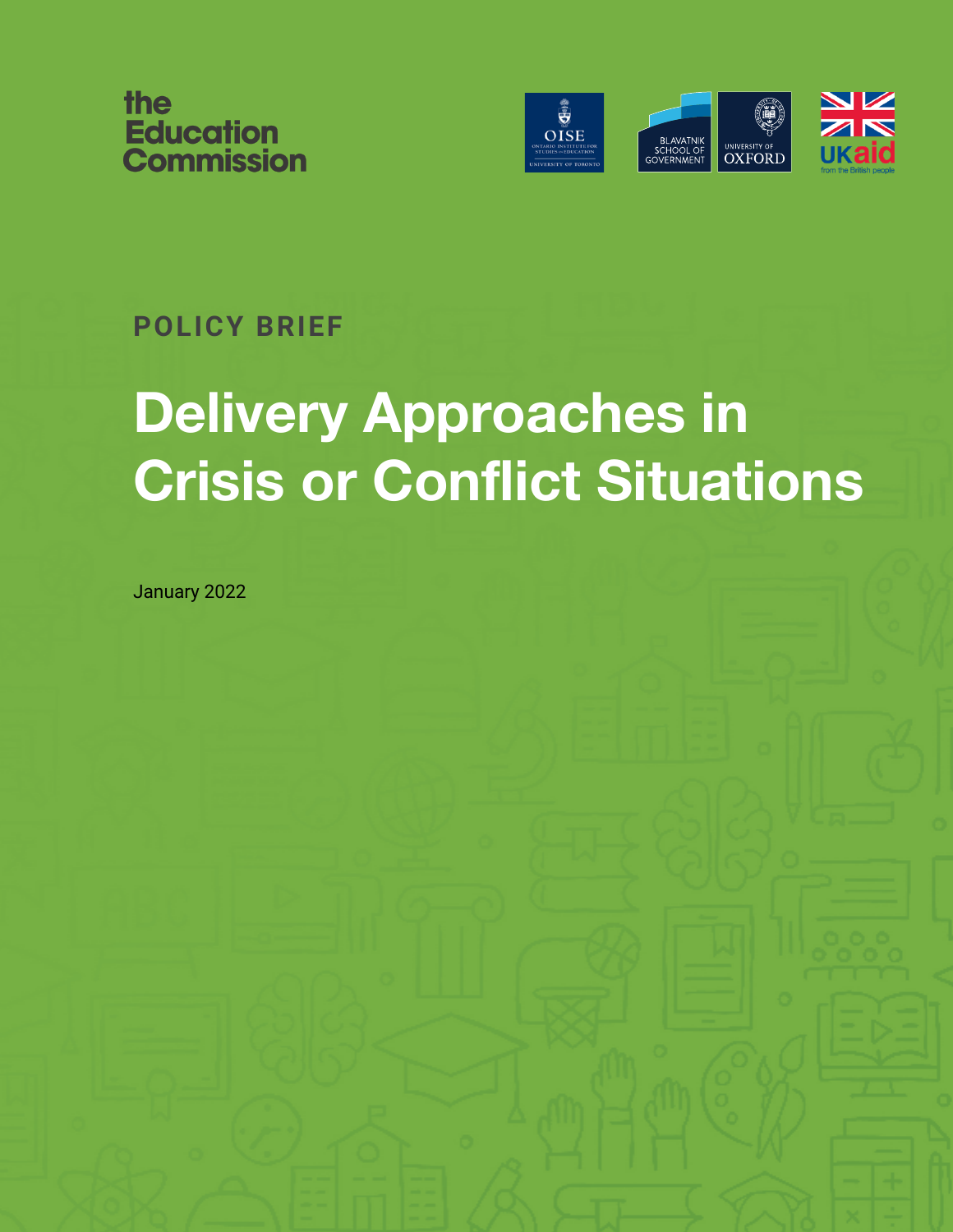# **Delivery Approaches in Crisis or Conflict Situations**

*This policy brief was written by Paula Villaseñor (Education Commission) with guidance and inputs from Kate Anderson (Education Commission) as part of an ongoing series for the DeliverEd Initiative. It builds on the previous policy brief:*

*The Education Commission (January 2022). "Design Choices for Delivery Approaches in Education." https://educationcommission.org/wp-content/uploads/2022/01/DeliverEd-Policy-Brief-2.pdf*

*The DeliverEd Initiative is funded by the UK Foreign, Commonwealth and Development Office (FCDO). The Education Commission and the Blavatnik School of Government, with support from the University of Toronto, are leading this initiative. Other partners include IDEAS, IEPA at University of Cape Coast, Georgetown University's gui2de, and the World Bank. From the Education Commission, Charry Lee, Liesbet Steer, and Lana Wong contributed to this policy brief. In addition, we would like to acknowledge the feedback received from Salim Youssef Salama (FCDO), and Zahra Mansoor, Dana Qarout and Martin Williams (University of Oxford). We are extremely grateful for the valuable experiences of Miguel Brechner (Former President of Uruguay's Plan Ceibal) and Grace Kargobai (Head of MBSSE Delivery Team, Sierra Leone).* 

*For questions or requests for collaboration, please contact deliver.ed@educationcommission.org*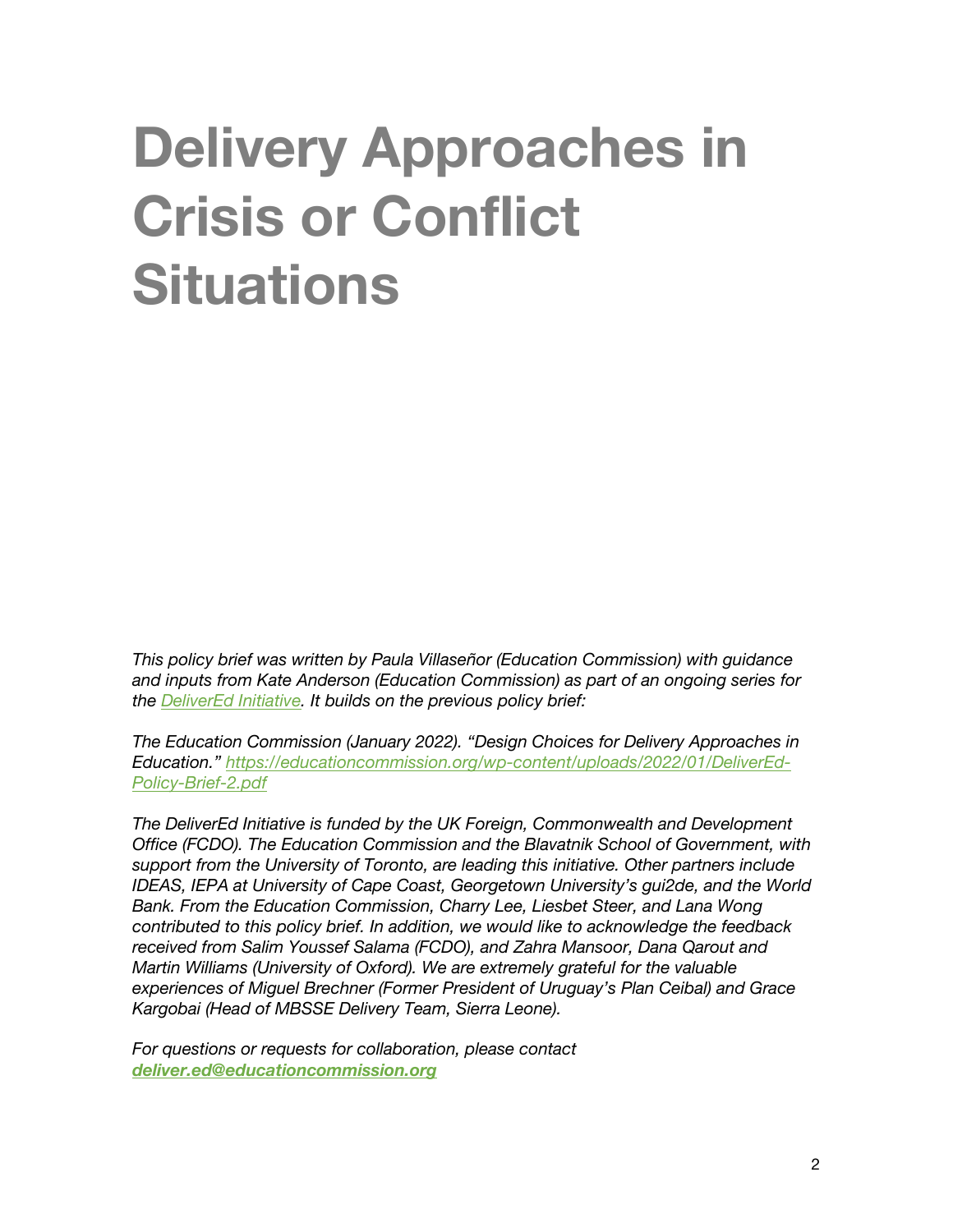### Key messages

- $\circ$  Crises whether natural disasters, violent conflicts, or pandemics can affect the delivery and quality of education services, both in local and external education systems, producing severe learning losses and other related social risks, particularly among the most vulnerable children.
- $\circ$  A delivery approach is an institutional unit or process used by governments to improve their performance when delivering services and implementing policy, via five core functions: target setting and prioritization; measurement and monitoring; leveraging political sponsorship; accountability and incentives; and problemsolving and organizational learning.
- $\circ$  Some evidence provides useful recommendations to prevent and contain the impact of crises on education outcomes, to manage continuity and return to "normalcy," and to use crises as an opportunity to improve the system.
- $\circ$  In practice, implementing these recommendations in the education sector during a crisis and establishing the corresponding mechanisms in each stage can prove to be extremely challenging, particularly during the peak of the crisis.
- $\circ$  For this reason, delivery approaches can help to implement the agile, flexible, and accountable responses that crises require, develop tight linkages between functions that usually are carried out separately, use data effectively, and bridge the gap between politicians and bureaucrats.
- $\circ$  The evidence on the impact of delivery approaches is still limited, not necessarily in terms of their impact but rather in terms of the availability of studies, particularly in low- and middle-income-countries. Further studies are needed.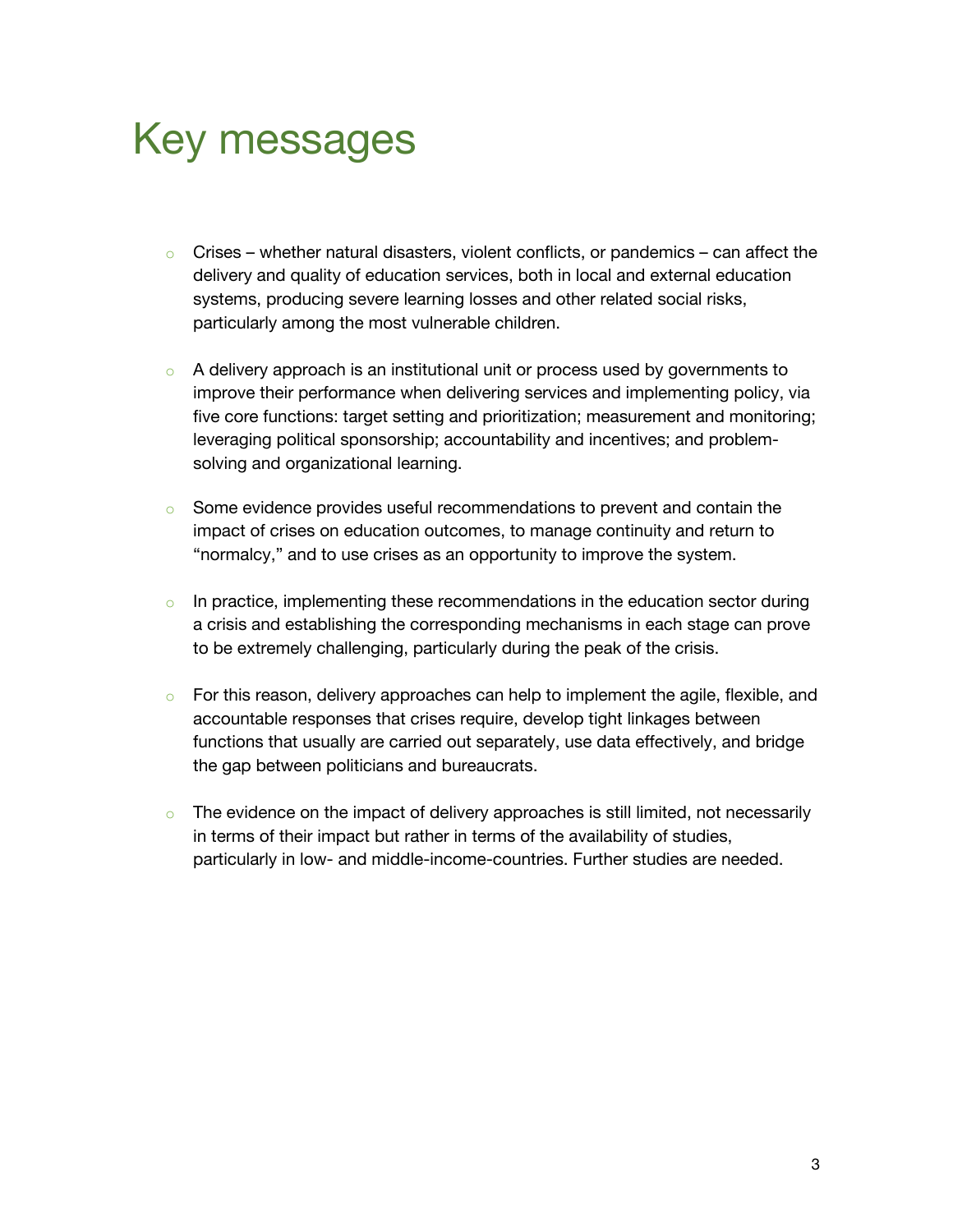### How crises impact the education sector

Crises, "whether occurring locally, regionally, or worldwide, have the potential to disrupt and do permanent damage to the course of human development."<sup>2</sup> Three main types of crises can affect both the provision and quality of education services, primarily in the very short run, but also in the long term:

- **1. Natural disasters**, either climate-change-related or simple natural hazards, such as hurricanes, tsunamis, volcanic eruptions, droughts, or earthquakes. <sup>3</sup> Over 50 percent of the population, in at least 47 countries, is at relatively high mortality risk from at least two types of natural disasters (Amin and Goldstein 2008).
- **2. Violent conflicts**, also known as human-driven disasters, such as wars between countries, civil wars, and terrorism. Violent conflicts refer to "organized acts of social and political violence pitting one or more groups against one another and/or the state, or pitting states against each other" (Coletta 2004).
- **3. Highly contagious diseases**, such as epidemics or pandemics, that affect many people within a population, a region, or the whole world, such as the COVID-19 pandemic or the West African Ebola epidemic.

#### **Regardless of their type, these emergencies typically entail:**

- **(Forced) migration**, with different implications for children and their families, either children at destination (temporarily or permanently settled in a place other than their own country or place of origin), children on the move (who are moving for different reasons within or between countries, either voluntarily or not), or children who stay behind (whose relatives have migrated while they stay at the country or place of origin). <sup>4</sup> Approximately, 31 million children are migrants, 13 million children are refugees, almost 1 million are asylum-seekers, and 17 million are internally displaced persons within their countries (Caarls et al. 2021).
- **Partial or total destruction of public infrastructure**, such as public schools, or infrastructure that serves public schools, such as electricity and internet access. Every year, disasters interrupt the education of approximately 175 million students

<sup>1</sup> Andrews 2009.

<sup>2</sup> Lundberg and Wuermli 2012.

<sup>3</sup> According to Amin and Goldstein 2008, "the term *natural*, if used to qualify disasters, is not meant to deny any human or societal responsibility in the consequences of the truly natural hazard."

<sup>4</sup> UNICEF's definitions. These categories refer to asylum seekers, refugees, and internally displaced people (IDP).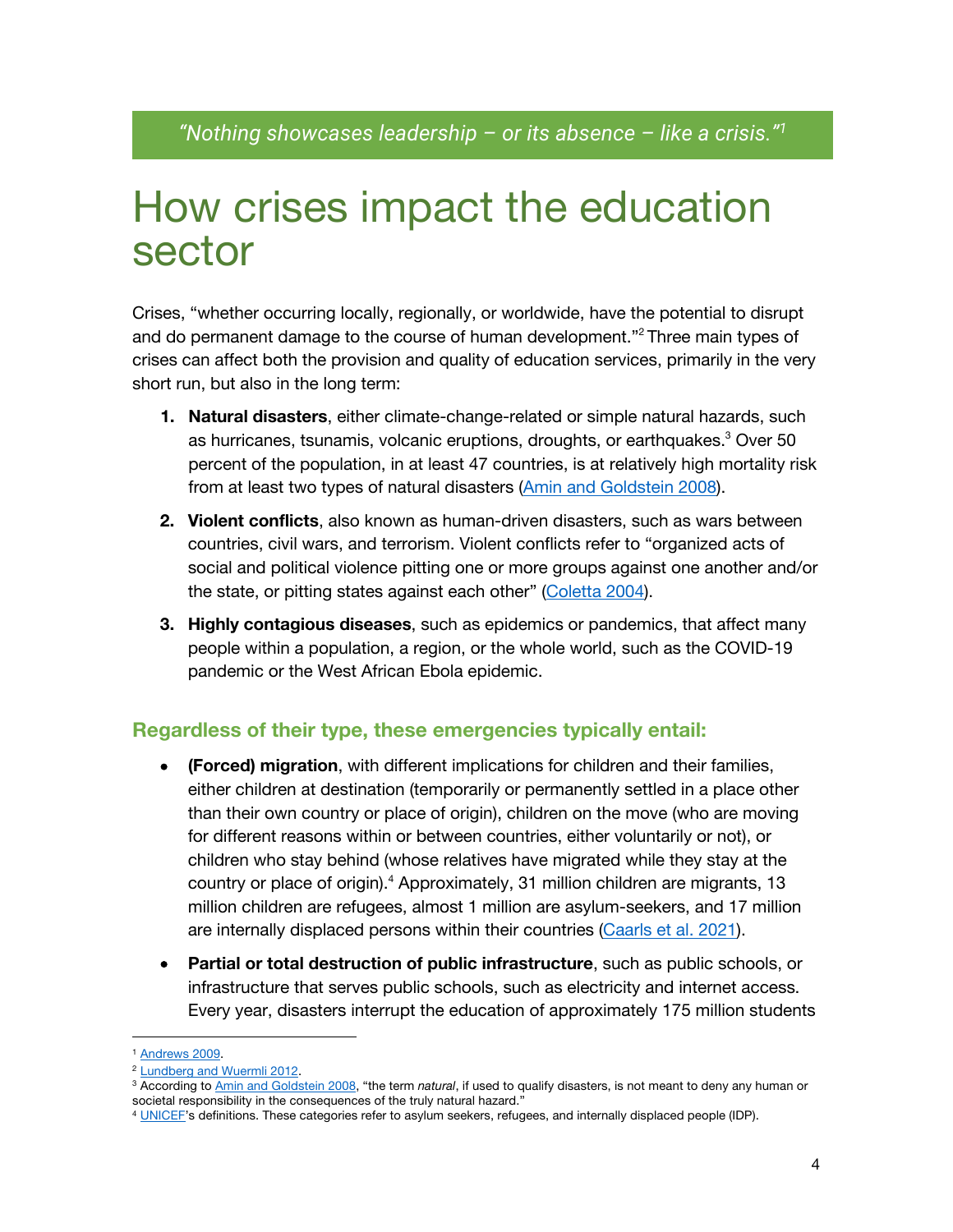worldwide (World Bank 2020). Education sector infrastructure includes not only school buildings, but also water supply, sanitation, and hygiene facilities (WASH), learning resources and furniture, and information technology (World Bank 2020). In sub-Saharan Africa, where 25 percent of the world's refugees live, 82 percent of students lack internet access (World Bank-UNHCR 2021).

• **Disuse of existing infrastructure**, regardless of their physical condition, such as school buildings. For example, at its height, the COVID-19 pandemic caused school closures in 190 countries, affecting roughly 90 percent of the world's student population (UNESCO 2021). Also, violent conflicts typically prevent families from sending their children to school out of fear for their lives and wellbeing. In conflict-affected areas of West and Central Africa, the number of schools that had to close tripled between 2017 and 2019, affecting almost 2 million children and 44,000 teachers (UNICEF 2019).



#### **Figure 1. Crisis implications for the education sector**

Source: author's elaboration, based on UNICEF's definition of migration situations.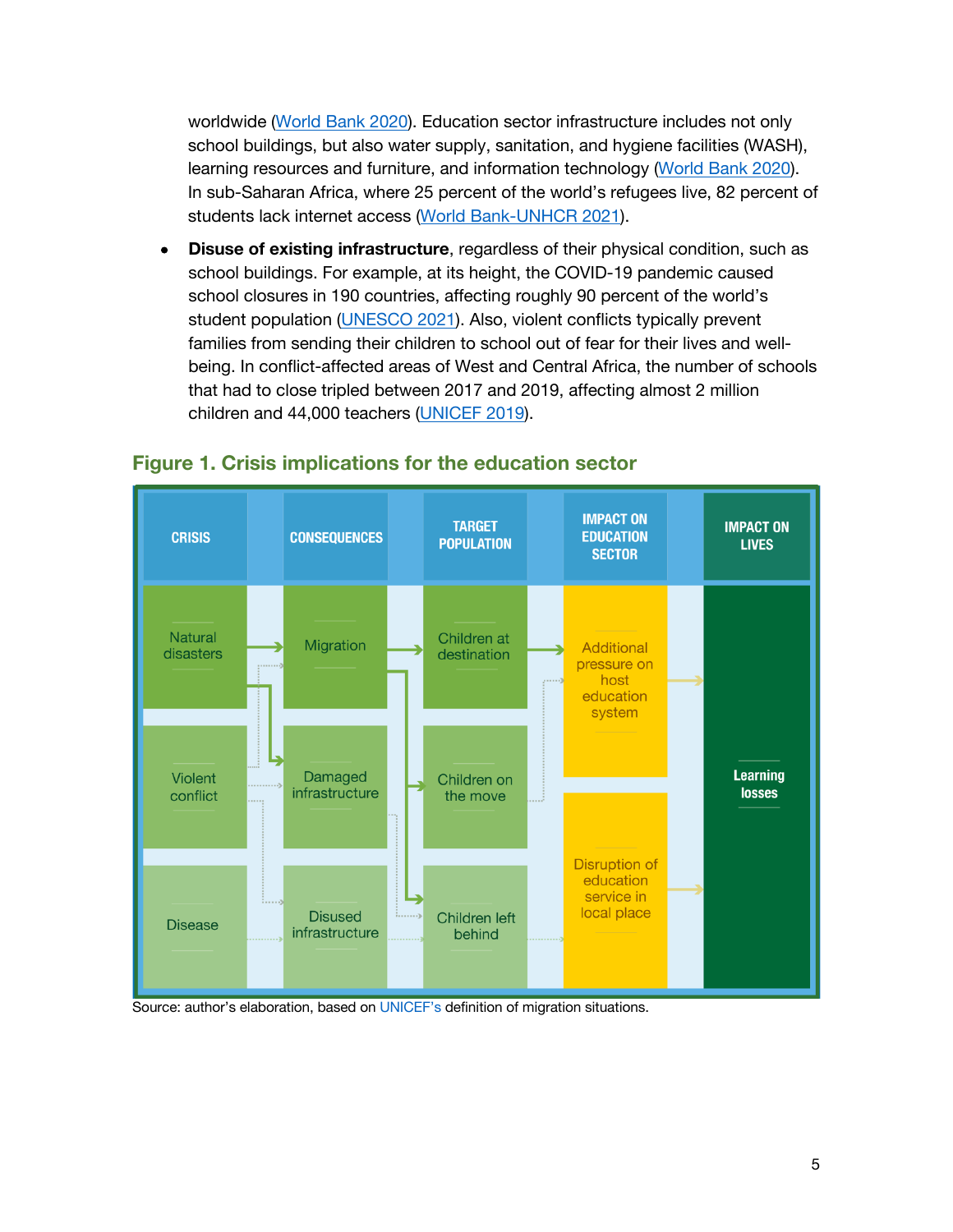#### **Specifically, for the education sector, these emergencies entail:**

- **Additional pressure on education systems in receiving countries**, putting the quality of education at risk, both for local and migrant children at destination. The evidence shows that migration shocks have negative effects on completion, promotion, and dropout rates in receiving education systems, both for native and foreign children (Rozo and Vargas 2020 and UNICEF 2020).
- **Disruptions in education services in local places for children who stay**, jeopardizing their permanency in school and academic performance. Conflicts reduce the likelihood of children completing primary school by 30 percent and lower-secondary school by 50 percent (UNICEF 2020).
- **Learning losses for children in general**, either for local children, native children in receiving countries/places, migrant children at destination, or children who stay behind. To assess the potential impact of the COVID-19 pandemic on learning poverty, World Bank's simulations estimate that, of 720 million primary school age children, approximately 454 million, or 63 percent, would be learning poor – either out of school or below the minimum proficiency level in reading.

#### **Box 1: Challenges of crises for children and their families**

UNICEF 2021 emphasizes that education is one of the first services that families and children ask for in emergency contexts, but it is also the first service to be postponed and one of the last to restart. The evidence shows that children and youth are particularly vulnerable to crisis for two reasons: their lack of agency and the developmental milestones they are supposed to achieve during this period (Lundberg and Wuermli 2012). In a context of emergency, children's education faces several challenges: 5

• **Administrative barriers** to access the formal education system, such as lack of documentation, lack of nationality, or residency status.

• **Financial and opportunity costs to purchase materials**, pay potential fees, and/or attend classes, particularly when the location of education services is far.

• **Cultural matters**, such as the language of instruction or crisis-insensitive curriculums, particularly for children on the move.

**Exposure to prolonged stress**, which can have negative effects on their cognitive development and aspirations.

For these reasons, policies aimed at protecting children, and children's education, need to be highly adaptive, include and acknowledge children's experience, and reduce the different risks and costs that crisis entail (Lundberg and Wuermli 2012, Thomas 2002, and World Bank-UNICEF 2019).

<sup>5</sup> Based on UNICEF-IRC 2021, Lundberg and Wuermli 2012, Wrobel 2019, and Cassio et al. 2021.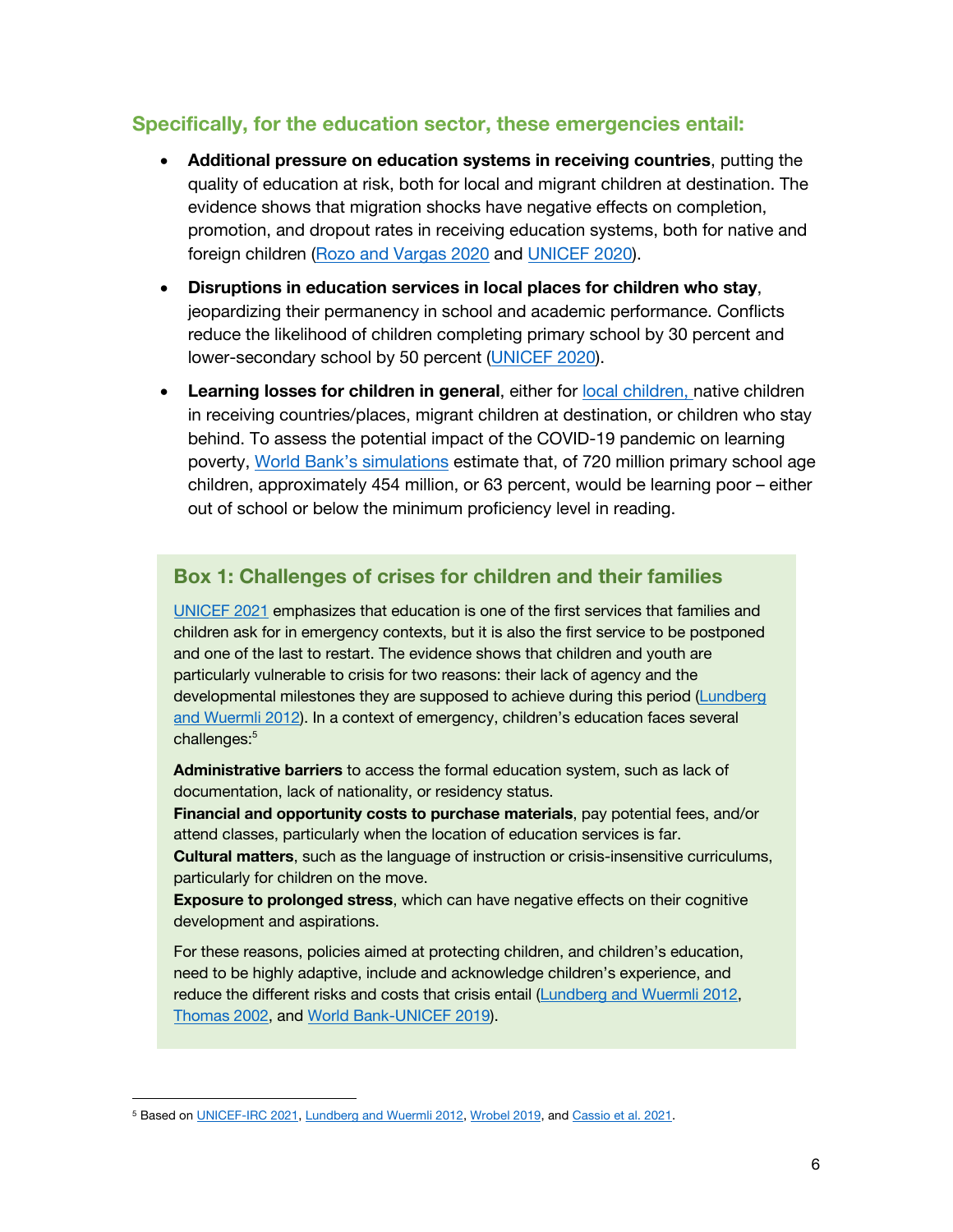- **Other social risks**, such as early marriage, child labor, gender-based violence, and mental illness in children, their teachers, and their caregivers. These needs require education systems to improve the breadth of services offered to families a difficult mandate in education systems that were already fragile.
- **Lack of funding:** Emergency situations cut financial resources even more in a sector like education, which is already underfunded and under-resourced (UNICEF 2020). This is not only because countries experience a large reduction in their tax revenues, but also because they tend to reallocate resources to deal with the crisis in place (Hincapié et al. 2020 and UNICEF-IRC 2021), affecting critical elements of the education service such as salary payments to teachers (Almoayad et al. 2020). Emergency situations also tend to increase both the financial and opportunity costs in accessing education for families that are already experiencing financial hardships, even when education services are officially free (Hovil et al. 2021).
- **Lack or loss of data**: Crisis-affected countries typically lack accurate, reliable, and timely data systems to make decisions to effectively tackle the emergency (UNESCO 2021). Additionally, the chaos that a crisis brings makes it more difficult to manage and use information, not only because some or most infrastructure is destroyed – including electricity and internet – or because population groups are displaced, but also because new actors emerge, such as humanitarian agencies (Amin and Goldstein 2008).
- **Unclear roles and responsibilities**: One of the most important conditions to respond effectively to a crisis is knowing who needs to do what. $6$  In the presence of deficient regulatory frameworks or new types of emergencies, different levels of government may struggle to understand and take on their responsibility in containing and solving the crisis, even if national governments are expected to take the lead.<sup>7</sup> Even if national or local governments have the institutional capacity to respond, some governments may be reluctant to share the costs of disasters, especially before the absence of explicit legal obligations or co-financing risk management mechanisms between different levels of government (OECD and World Bank 2019).
- **Parallel measures vs. integrated systems**: Quite frequently, countries' responses to crisis are structured and implemented as parallel measures or schemes to mitigate the emergency more rapidly, with less financial resources, monitoring, and quality control (World Bank-UNHCR 2021), in lieu of fullyintegrated national-led systems that can align financial resources, legal frameworks, and delivery mechanisms more successfully and, therefore, obtain better outcomes (Sandford et al. 2020).

<sup>&</sup>lt;sup>6</sup> Adelman and Lemos 2021.<br><sup>7</sup> The World Bank 2020's conceptual framework for action "Build Back Better" identifies multiple levels and entry points for decision-makers throughout the disaster cycle.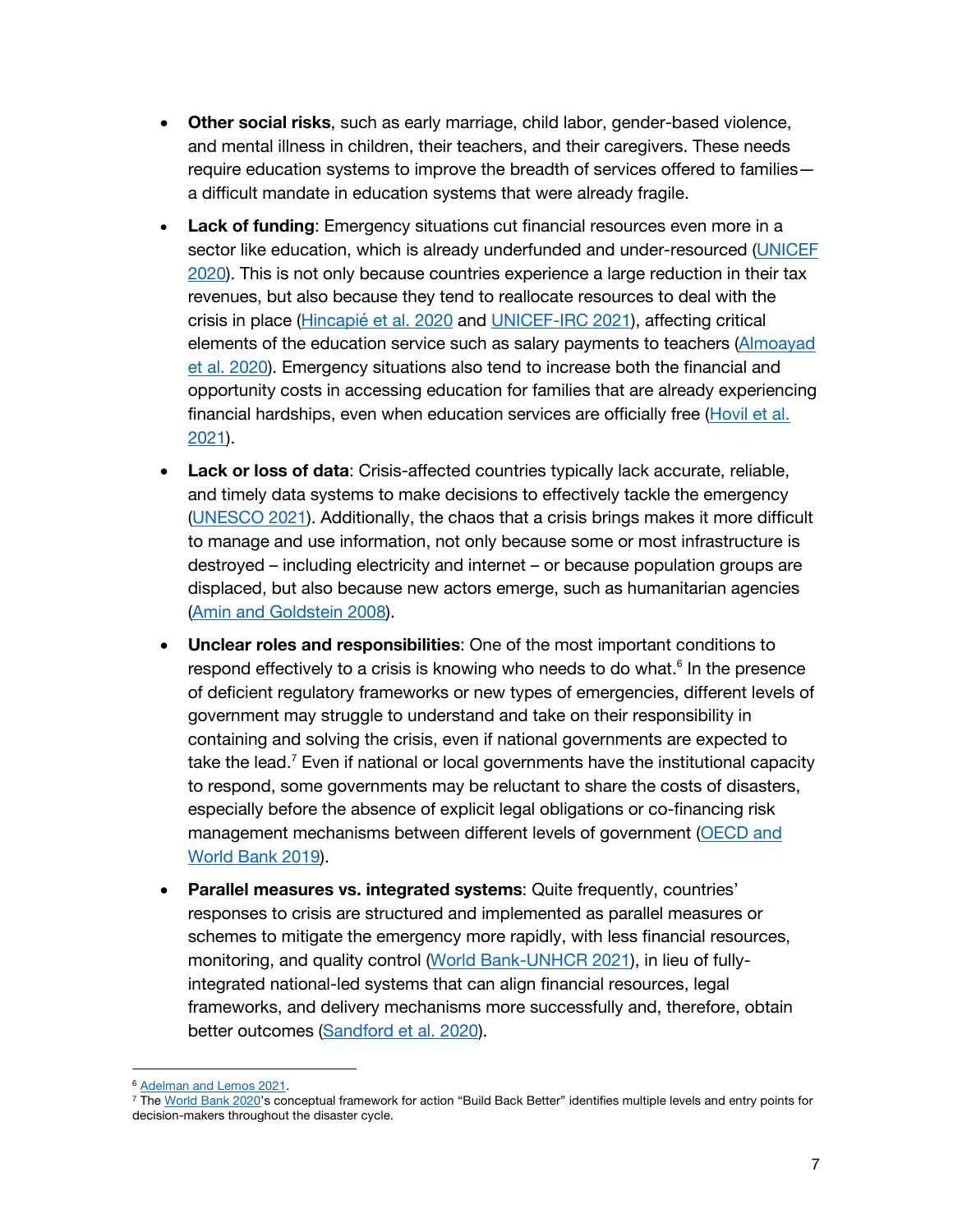### The essence of delivery approaches

The Universal Declaration of Human Rights (1948) states that "everyone has the right to education."8 Typically, in democratic regimes, constitutions recognize their citizens' right to education. However, in crisis or conflict situations, ensuring access to education for every child, particularly for the most vulnerable, is in practice tremendously challenging, especially in the short run. For example, in some countries, access to education depends on citizenship or residency status, which hinders the education opportunities of children at destination.<sup>9</sup>

A delivery approach is an institutional unit or process used by governments to improve their performance when delivering services and implementing policy (Williams et al. 2020).<sup>10</sup> Around the world, at least 80 countries have used delivery approaches to improve the delivery of government services (Mansoor et al. 2021). Typically, a delivery approach in the education sector seeks to ensure that improvements in implementation that usually begin at the education ministry level extend all the way down to schools. In a global mapping of 152 delivery units around the world, the DeliverEd research team found 15 delivery units established during crisis situations. In this policy brief, we explore how education service delivery can be affected by crisis and conflict, and how delivery approaches may be used to ameliorate some of the damage to the education system.

### **Delivery approaches can draw on five core functions<sup>11</sup> to achieve their goals:**

- **1. Target setting and prioritization**: Establishing a set of key priorities and objectives, creating measurable indicators to characterize progress against these objectives, and/or setting benchmark levels of performance to be achieved in a specified time period.
- **2. Measurement and monitoring**: Establishing and using mechanisms to collect and report information about the performance of divisions, districts, teams, schools, and/or individuals across the organization or sector.
- **3. Leveraging political sponsorship**: The president, minister, or other top leader uses his/her political clout to enable better policy and service delivery.

<sup>8</sup> More details on international human rights law and other related frameworks can be found in UNESCO 2020. <sup>9</sup> UNICEF-IRC 2021 pp. 18-19.

<sup>&</sup>lt;sup>10</sup> DeliverEd defines a delivery approach as an institutionalized unit or structured process within a government bureaucracy that aims to rapidly improve bureaucratic functioning and policy delivery by combining a set of managerial functions in a novel way to shift attention from inputs and processes to outputs and outcomes.

<sup>&</sup>lt;sup>11</sup> The Education Commission's Policy Brief N°2.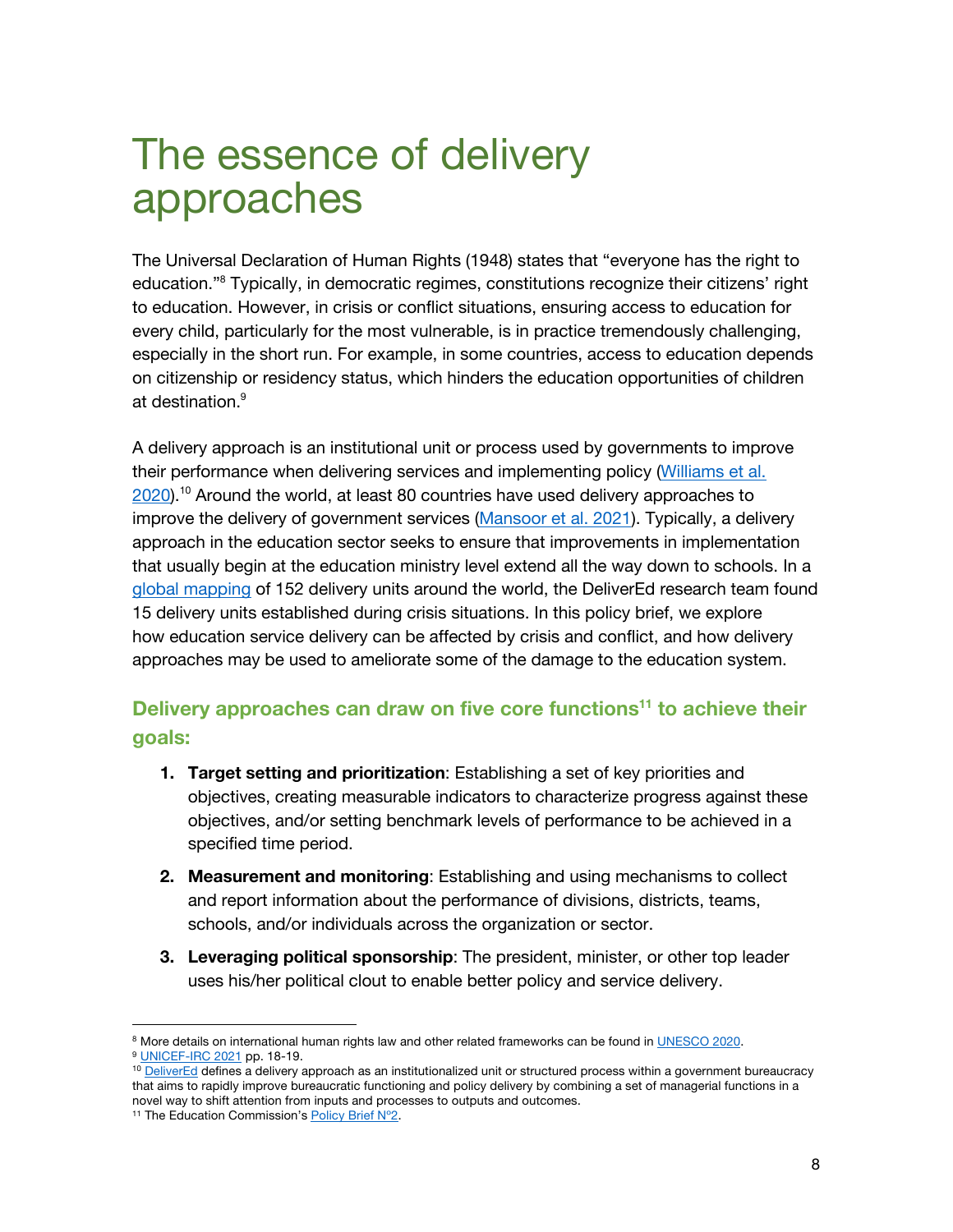- **4. Accountability and incentives**: There are rewards and/or sanctions linked to performance – more simply, the "carrots and sticks" associated with delivery approaches.
- **5. Problem-solving and organizational learning**: The team keeps high-level leaders informed of progress and barriers and works to organize and motivate the bureaucracy around the key priorities and objectives.

## A general framework for crises

In general, the literature provides useful recommendations to prevent and contain the impact of crises on education outcomes, to manage continuity and return to "normalcy," and to use crises as an opportunity to improve the system's functioning.<sup>12</sup> Basically, these recommendations refer to implementing the following:

- **Legal and institutional frameworks** that (i) ensure, in practice, the provision of the education service; (ii) define responsibilities for different levels of government and sectors; (iii) establish cost-sharing mechanisms to finance crisis recovery between different levels of government; (iv) anticipate and deal with administrative barriers to education; (v) enable data collection; and (vi) allow for the provision of alternative education methods during the emergency.<sup>13</sup>
- **A multisectoral, crisis-sensitive**, and culturally-informed approach to (i) ensure that all children, regardless of their origin and condition, access basic services that are also related to their education; (ii) include stakeholders from multiple sectors, such as child-protection services; (iii) consider social norms, especially in contexts of conflict; (iv) understand how differences in context, even within the same country, affect recovery operations; and (v) implement training programs to prepare stakeholders, from government authorities to teachers, to face the crisis.<sup>14</sup>
- **Resource reallocation mechanisms** to (i) channel existing and incoming resources more effectively, both in financial and logistical terms; (ii) ensure the payment of teacher salaries; (iii) develop partnerships and create innovative financing methods; (iv) define more even cost-sharing mechanisms between different levels of government; (v) pre-register and contract providers more easily during the emergency; and (vi) ensure financial efficiency and sustainability.15
- **Information management systems** that (i) satisfy information needs considering institutional structures and operational procedures; (ii) collect relevant and crisis-

<sup>&</sup>lt;sup>12</sup> Based on the World Bank's framework for reopening schools. Other World Bank documents talk about risk reduction, relief, early recovery, and reconstruction in general, not only for the education sector though.<br><sup>13</sup> <u>UNESCO 2020</u>, UNESCO 2021, Caarls et al. 2021, and World Bank 2018,<br><sup>14</sup> Hovil et al. 2021, Wrobel 2019, World Bank 202

<sup>2021.</sup>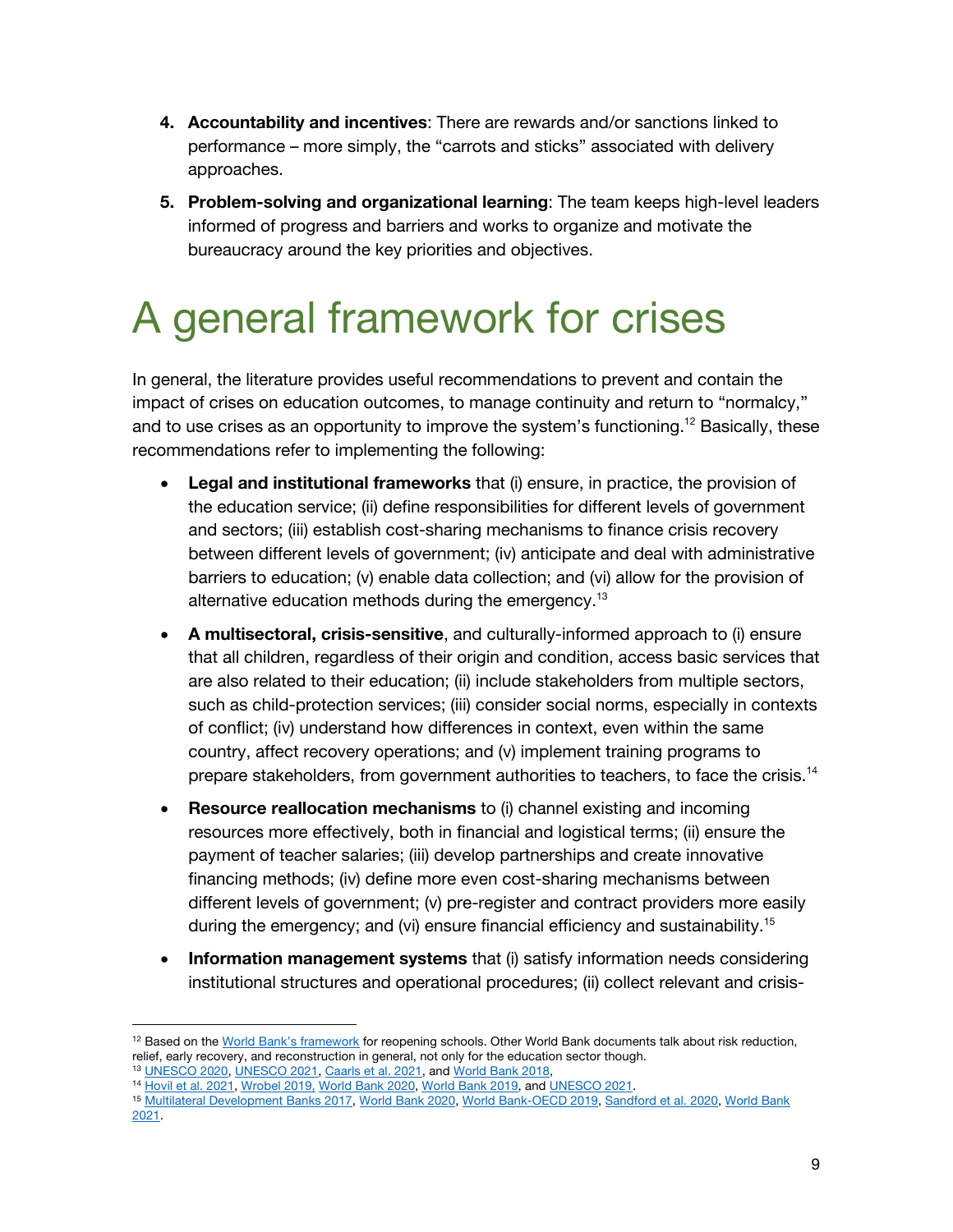sensitive data; (iii) produce good baseline data; (iv) establish definitions, codes, and categories to ensure compatibility between sources; (v) allow for the necessary level of data disaggregation; (vi) create positive incentives for information sharing; and (vii) support management decisions to cope with, manage, and solve the crisis.<sup>16</sup>

- **Minimum standards for education**, in terms of community participation, coordination, analysis, access and learning environment, teaching and learning, among others, as a first step to ensure that in emergency situations the education service protects peoples' right to education and provides a solid basis for response and recovery (Inter-agency Network for Education in Emergencies 2004).
- **Education technology** to strategically provide the education system with flexibility and agility, avoid disruptions in the education service during future crises, have education delivery alternatives, foster inclusive education, narrow the digital divide, diversify the range of learning tools, and customize learning (Mateo-Berganza Díaz et al. 2020), particularly for the most vulnerable and unreachable populations.<sup>17</sup>
- **Communication campaigns** to raise awareness about the importance of education, to ensure accountability, to promote school enrollment, parental engagement, teacher engagement, the use of digital educational content, the implementation of applicable measures, and to make prevention a common practice, or in other words, to bring children back to school.<sup>18</sup>
- **Adjustments to the education system**, based on collected data, to make the most of the system's existing capacity and infrastructure, such as providing afternoon school shifts to accommodate the demand for schooling, establishing criteria to build schools based on their context and exposure, for example, to natural disasters,<sup>19</sup> or training teachers and school staff to be more aware and skilled to identify children at risk and successfully include new children in school communities.<sup>20</sup>
- **A long-term delivery vision** to focus on and solve pre-crisis goals, or even postcrisis new goals, their corresponding challenges and barriers, the systems, organizations, and people involved, potential threats and opportunities, and every factor to be considered to develop a delivery plan (Delivery Associates 2020).

<sup>16</sup> Amin and Goldstein 2008.

<sup>&</sup>lt;sup>17</sup> World Bank 2021, Dreesen et al. 2020.<br><sup>18</sup> Cho et al. 2021, Hincapié et al. 2020, Powell et al. 2020, World Bank-UNICEF 2019, World Bank 2020, and World Bank 2021.

<sup>&</sup>lt;sup>19</sup> Caarls et al. 2021.<br><sup>20</sup> Thi and Shaw 2016.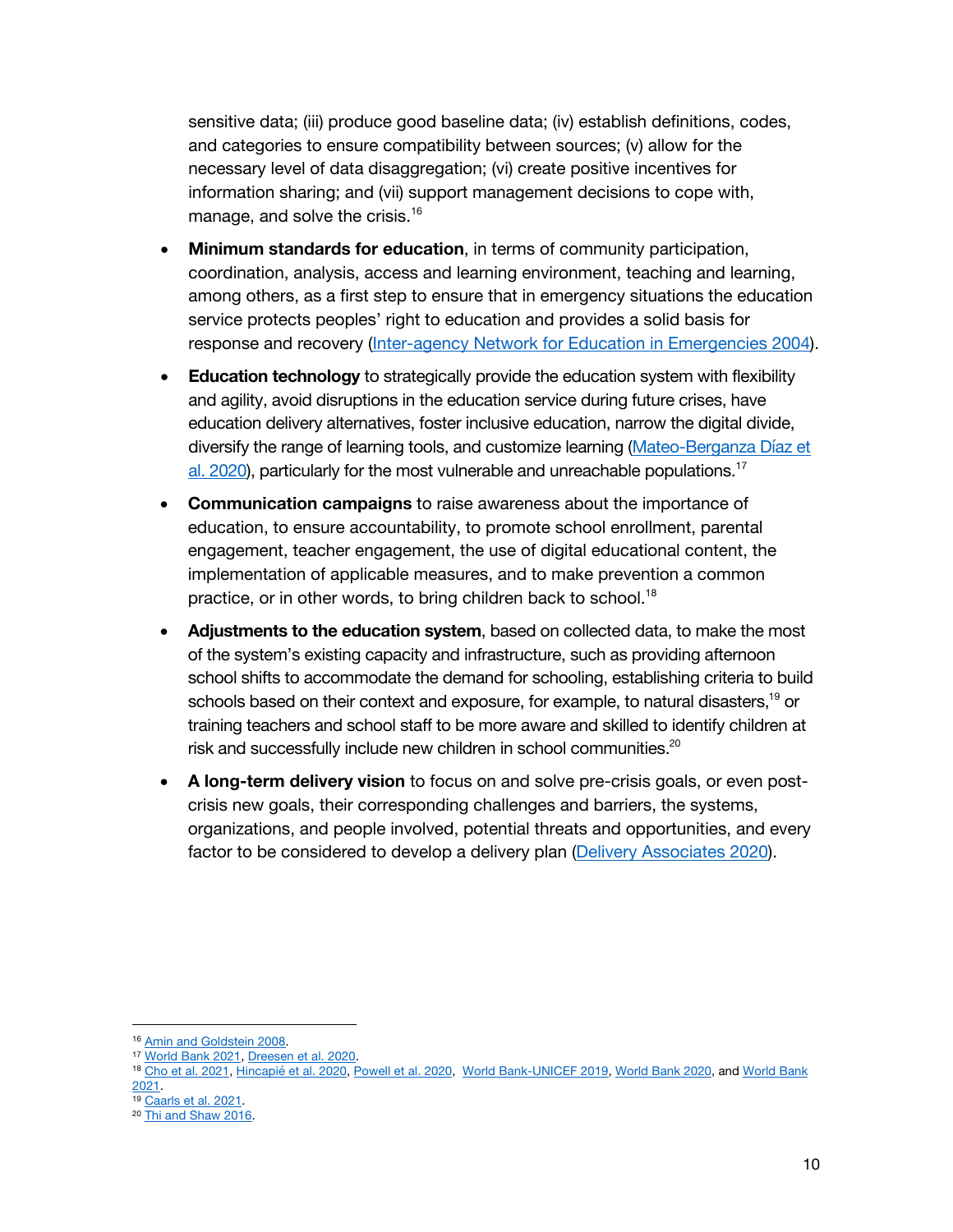#### **Box 2: Uruguay's vision to bet on new pedagogies**

**Miguel Brechner**, Creator and Former President of Plan Ceibal (2007-2015), reflects on Uruguay's ability to better cope with the COVID-19 pandemic:

*"The world is much more dynamic than policymakers want to acknowledge. We need to design public policy from an innovative perspective, not a traditional one. We cannot go back to a prepandemic world and think about education as an in-person scheme exclusively. We need to consider new pedagogies for new challenges. To develop the right solutions, first we need to identify exactly what problem(s) we want to solve. The institutional design that we choose to deliver policy will account for a large part of its success. That requires plenty of political support and clarity to understand that the policy or program in question is not a competition against other departments or institutions, but rather a source of support."*

### The contribution of delivery approaches

Even if countries implement the previous recommendations to deal with a crisis in the education sector, establishing the corresponding mechanisms in each stage can prove to be extremely challenging in practice, particularly during the peak of the crisis. For that reason, delivery approaches or units can potentially respond to a crisis by:

- **Providing the agile, flexible, and accountable responses** that crises require in a context of complex governance and limited financial resources.<sup>21</sup>
- **Connecting sectors and stakeholders** within the same sector to identify crosssectoral barriers and implement multilateral and specific solutions.
- **Bundling and centralizing a set of functions together** that usually exist within a system but are carried out separately, and making the most of this multiplying effect to tackle the crisis.
- **Bridging the politician-bureaucrat gap** more rapidly, which is even more urgent during a crisis, and therefore facilitating policy delivery and achieving outcomes.
- **Using existing and producing new data more effectively** to identify concrete barriers and bottlenecks, to monitor progress in the establishment of mechanisms and solutions, and to achieve outcomes.
- **Guiding human resources under chaos** and therefore achieving results more effectively and rapidly.

<sup>21</sup> Coletta 2004.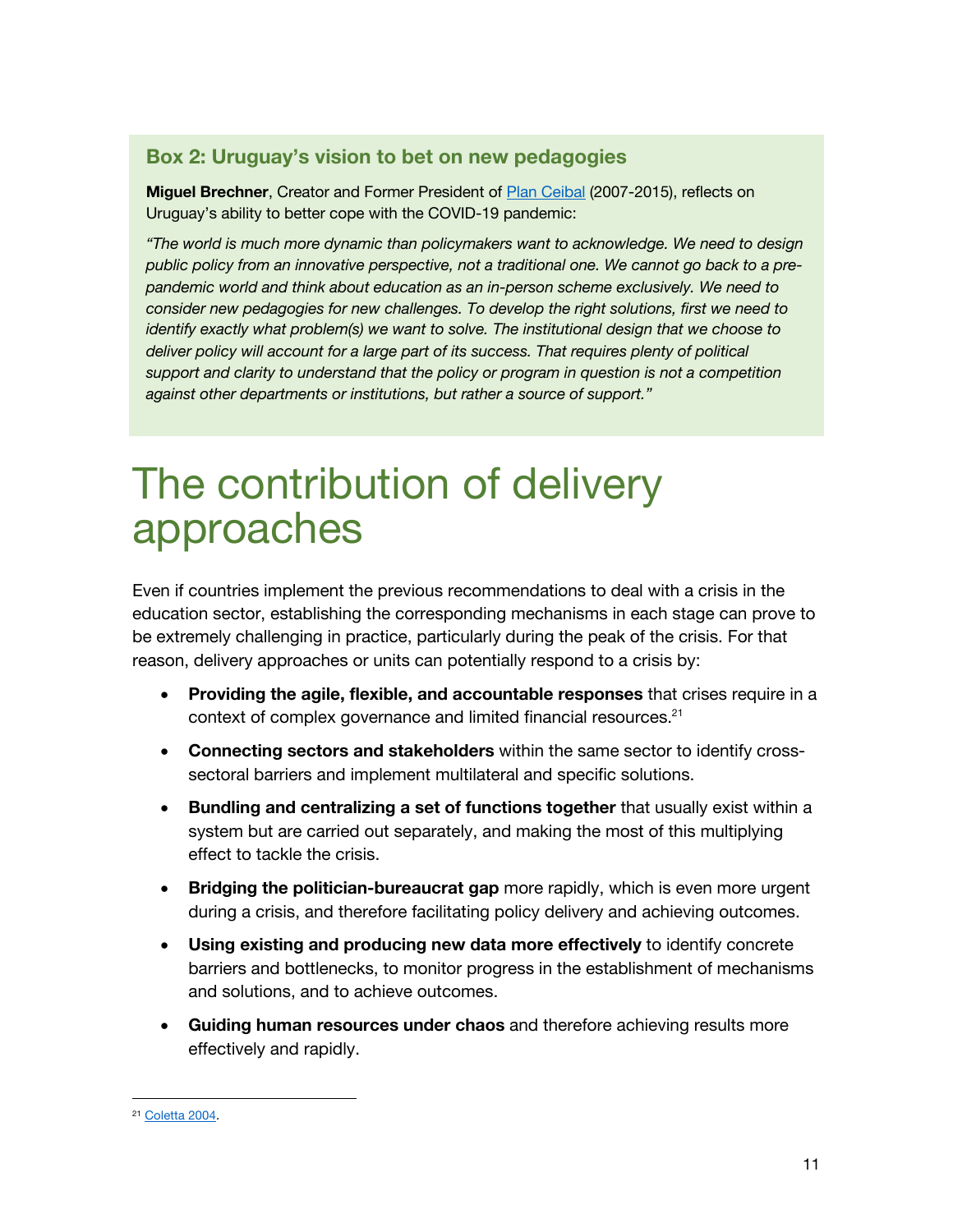• **Providing the possibility to innovate** within a fixed bureaucracy and therefore contributing to the improvement of system after the crisis ends.

### **Box 3: Education service delivery during the COVID-19 pandemic in Sierra Leone**

The Ministry of Basic and Senior Secondary Education (MBSSE) Delivery Team was set up in May 2020, around the time schools partially reopened after the COVID-19 closures. The Head of the Delivery Team **Grace Kargobai** describes the role her team played during that time and continues to play:

*"Every ministry is comprised of an appointed minister who serves as the political head of the ministry, and who is supported by an administrative and professional wing. Our Delivery Team serves as a bridge that connects those three entities. The Delivery Team consults and mediates between the respective units of the Ministry to understand the work that needs to get done and* ensures that the strategic plans and priorities of each of the units are implemented within the *stipulated timeframes. It also facilitates collaboration and minimizes working in silos. The Delivery Team plays a critical role in meeting the objectives of the Ministry and liaises between the various units and the Minister to ensure adequate resources are allocated for priority projects and identified gaps are addressed. The Delivery Team coordinates, collaborates, and facilitates expediency of project delivery in a timely manner resulting in successes like supporting in the organization of the Emergency Education Taskforce to scale up collective efforts to help children continue their learning in the face of the COVID-19 pandemic."*

### Limitations and opportunities

#### **These policy recommendations, however, come with several caveats:**

- **1. Nonexistent or very limited research**: In general, the evidence on the impact of delivery approaches is still limited, particularly in terms of the availability of studies, especially in developing countries. The evidence of delivery approaches in crises is, therefore, even more limited. As UNESCO highlights, little research and data collection have been conducted to understand the relationship between climate change, displacement, and education, and its consequences. Further studies are needed to understand the complexities and opportunities of delivery approaches to contain and improve the conditions that emergencies impose.
- **2. Lack of focus on outcomes and processes**: In the education sector, most research tends to focus on goals – such as teacher training, years of schooling, coverage, or school infrastructure, rather than processes – particularly on managerial processes to improve education policy delivery in an increasingly